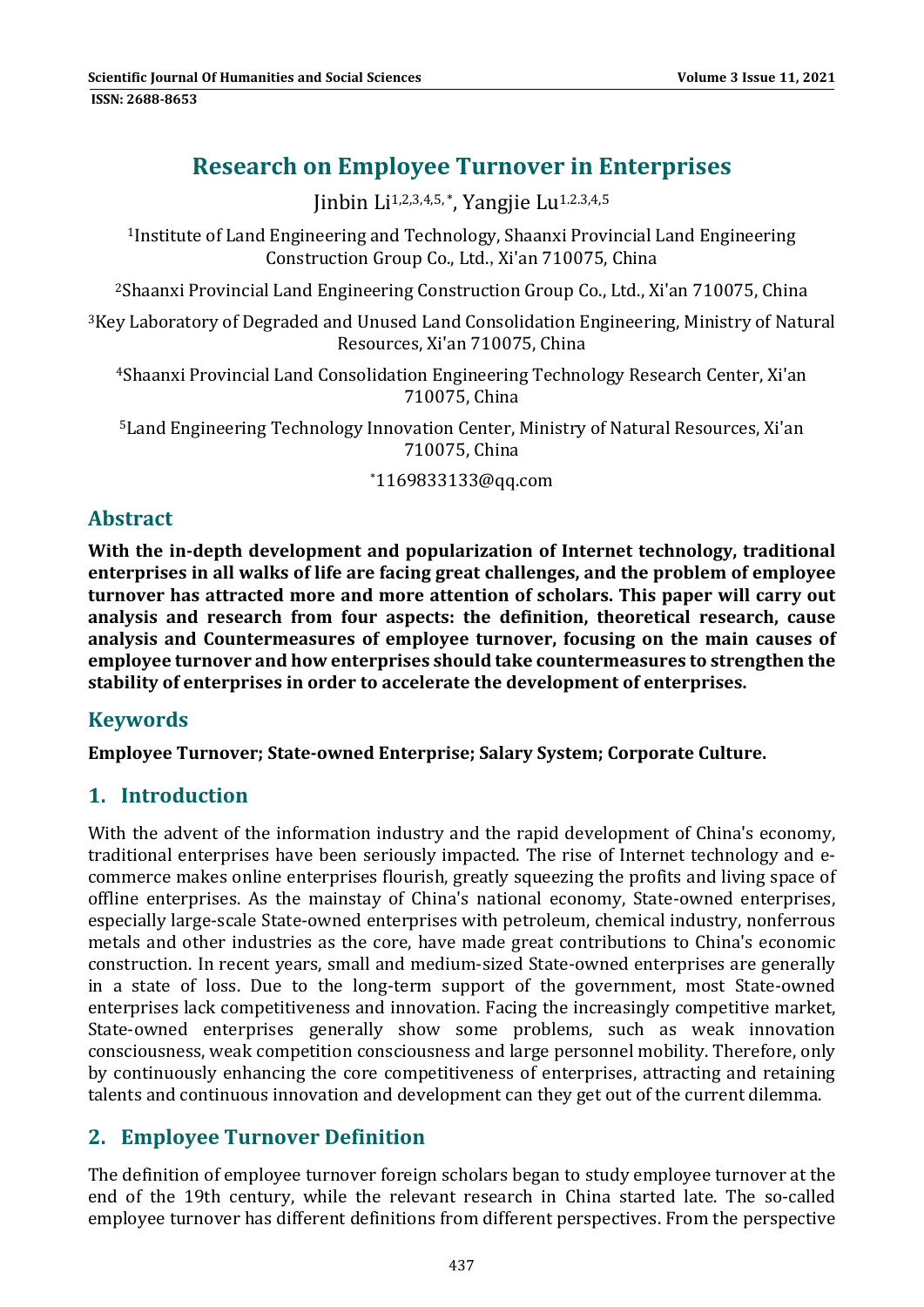of employees, it is a voluntary outflow behavior that enterprises are unwilling but employees are willing; From the perspective of subordination, it is a process in which the individual employee and the enterprise break away from the wage relationship; From the legal perspective, it is the process of dissolving the legal contractual relationship between employees and enterprises. Employee turnover is mainly divided into two categories: one is active turnover; Second, passive loss. Active turnover refers to employees' active resignation for various reasons, while passive turnover refers to employees' resignation caused by enterprises' active dismissal, dismissal, etc.[1]. The active loss of employees is generally difficult to predict for enterprises. Compared with passive loss, too high active loss is very unfavorable to the development of the company. Therefore, active loss has always been the focus of company management and has attracted the attention of many scholars. The research on employee turnover carried out in this paper is also mainly aimed at the problem of 'employee active turnover'. 

#### **3. Theoretical Research**

According to CNKI search, China's research on enterprise employee turnover first appeared in the late 1980s. Zheng Liping[2] studied the reasons and effects of employee turnover in foreign managed hotels, and found that the main reasons for the loss are the large gap between supply and demand of high-quality employees, the unmet appreciation demand and the maladjustment of foreign management systems. As the core element of enterprises, people's loyalty and satisfaction directly affect the competitiveness and long-term development of enterprises. With the deepening reform of China's State-owned enterprises and the in-depth development of economic globalization, the competition of human resources intensifies, and the problem of employee turnover [3-5] is prominent, which has attracted the great attention of enterprise managers and scholars. Jiang Liming[6] and others established a theoretical model of active resignation based on Matthew and Simon model theory, deeply analyzed the reasons for the loss of hotel employees from two aspects: the rationality of resignation and the difficulty of mobility, and put forward countermeasures such as establishing and perfecting various management systems of the company and respecting employees. Wang Haimei<sup>[7]</sup> started from three psychological contract theories: transactional contract, emotional contract and conceptual contract, analyzed and studied the problem of employee turnover, and put forward corresponding opinions and suggestions. Enterprises should clarify values and ideas, persevere and take action, and strengthen timely and effective communication with employees. Through the employee satisfaction survey, Liu Yinyingzi<sup>[8]</sup> found that there are two main factors for employee turnover: one is that the enterprise does not care and the other is that the employees do not trust. In view of this problem, she put forward countermeasures to build a 'Humanistic' enterprise and strengthen employee education.

# **4. Employee Turnover Analysis**

With the development of Internet plus information technology industry, competition in the market is becoming increasingly fierce. Competition between enterprises and enterprises has become the competition of talents. With the gradual acceleration of global economic integration, the competition situation of talents in the whole country and even globally will become increasingly fierce. The reasons for employee turnover in different enterprise types are also different. Therefore, the relevant analysis is generally carried out from three main aspects: industry factors, salary and corporate culture. Secondly, the special reasons are analyzed for different enterprise types, such as State-owned enterprises, private enterprises and foreignfunded enterprises. Ly Zhongshu<sup>[9]</sup> analyzed and studied the causes of employee turnover in a certain representative State-owned enterprise, and concluded that it is mainly affected by five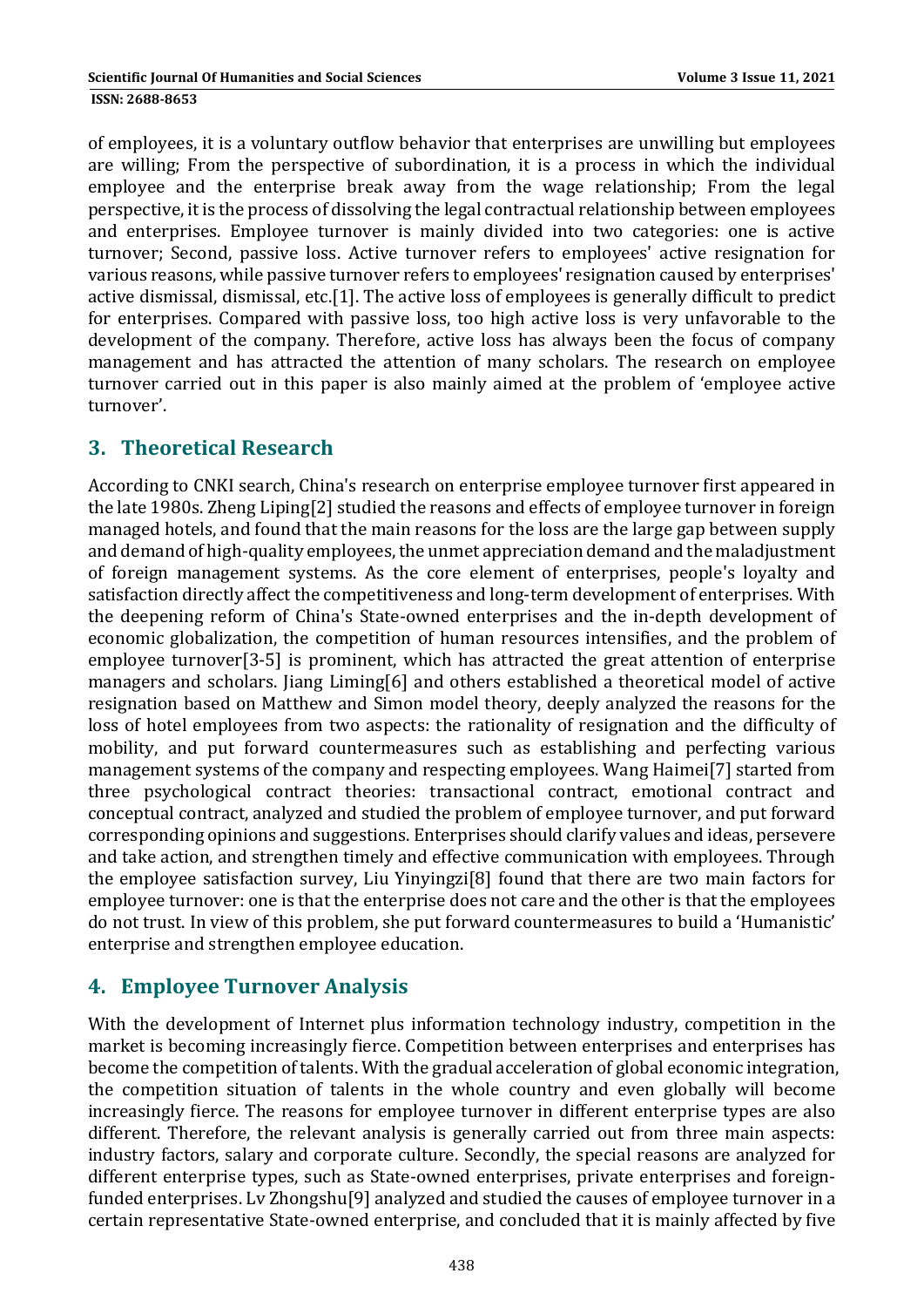factors: imperfect salary incentive mechanism, unreasonable performance evaluation system, imperfect training mechanism, poor corporate cultural atmosphere and uncertain enterprise development prospect. Zheng Tingjiao[10] found that incentive system, management mode, career planning, education and training, employee care and corporate culture identity are all the factors leading to the loss of employees in private enterprises. Yu Hang[11] found that the main reasons for employee turnover are uneven distribution of interests, heavy tasks and lack of effective communication between leaders and employees. Liu Xue[12] through the research on the phenomenon of employee turnover in small and medium-sized enterprises, it is found that the main factors causing employee turnover include six aspects: lack of long-term planning of human resource management, unreasonable job setting, imperfect employee employment system, lack of employee training, imperfect performance system and lack of scientificity of incentive mechanism. Dai Lijuan[13] and others found that salary and welfare, performance appraisal, promotion channel and training system are the main factors causing the loss of employees through a questionnaire survey on the loss of knowledge employees in a Stateowned enterprise. To sum up, it is not difficult to find that most of the reasons for employee turnover are concentrated in internal factors, and personal and social factors have no significant impact on employee turnover.

#### **5. Countermeasures of Employee Turnover**

Employee turnover is a common problem in every enterprise. Timely employee turnover is beneficial to the development of the enterprise and helps to inject fresh blood into the enterprise. As an enterprise manager, we should not only consider how to prevent employee turnover, but also consider the quantity, speed and direction of employee turnover, so as to make it move towards Individuals and even society are moving in a more favorable direction. Enterprises should try their best to provide employees with a good working environment and working atmosphere, pay attention to the fit between employees and their posts, be good at cultivating employees' loyalty to the unit and sense of heroism, optimize the salary system and incentive mechanism, improve employees' education and training system, strengthen the construction of corporate culture, and further strengthen employees' sense of identity and belonging to the enterprise, So as to promote the rapid development of enterprises.

#### **References**

- [1] Tandy Huang. Research on the problem and Countermeasures of the Resignation of M English training company [D]. South China University of Technology, 2020.
- [2] Zheng Liping. Study on employee turnover in foreign managed hotels [J]. Special Economic Zone, 1989 (03): 35‐37.
- [3] Liu Wei, Li Weiwei, Wu Heming. Analysis of the role of corporate culture in employee turnover in small and medium-sized enterprises [J]. China business and trade, 2011 (03): 88-89.
- [4] Luo Dachuan. Analysis on the causes and Countermeasures of the loss of core employees in Stateowned enterprises [J]. Enterprise reform and management,  $2017$  (13):  $82 + 100$ .
- [5] Liu Xue. Research on employee turnover in small and medium‐sized enterprises [J]. Enterprise reform and management, 2020 (17): 72-73.
- [6] Jiang Liming, Wang Ganhong. Research on Countermeasures of hotel employee turnover based on active resignation theory [J]. Journal of Zhangzhou Normal University (PHILOSOPHY AND SOCIAL SCIENCES EDITION), 2008 (01): 50-53.
- [7] Wang Haimei. Research on core employee turnover based on psychological contract theory [J]. Enterprise vitality,  $2006(05)$ : 50-51.
- [8] Liu Yinyingzi. Cause analysis of employee turnover based on employee satisfaction [J]. China management informatization, 2021,24 (03): 148-149.